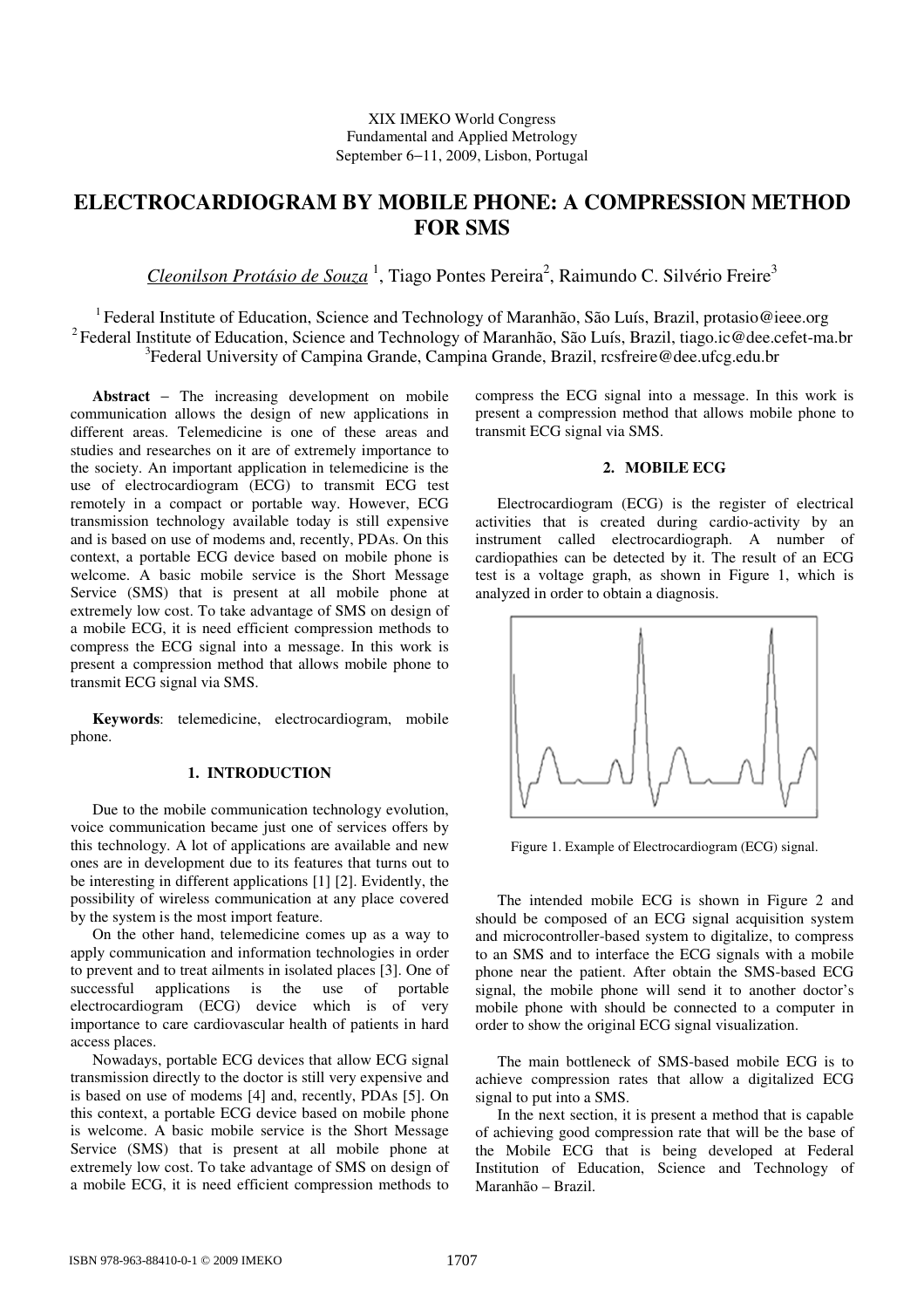

Figure 2. Mobile ECG Scheme.

## **3. COMPRESSION ALGORITHM**

In general, compression methods can be classified as lossy compression and lossless compression. Lossy compression methods get to better values of compression, but allow information losses. This method is specially used in pictures, movies or sounds, because the small losses are not important. In other cases, as in computer data, methods of lossless compression must be used [7]. In our case, lossless compression was intended.

Figure 2 shows a typical ECG voltage signal against time. The first step of the proposed compression method is based on to convert voltage points to characters. It was used a predefined table relating 90 ASCII characters to each 0.01 volts that cover 1 volt of the range of ECG voltage signal, i.e, from -0.1 to 0.9 volts as shown in Figure 3.



Figure 2. Typical ECG voltage signal. Darkest areas indicate the concentration of information.



Figure 3. ECG Signal to ASCII characters conversion.

The initial conversion from ECG voltage signal to characters is necessary since the aim of to adapt the ECG signal to be able to be sent by SMS which is based on ASCII characters. The resulting characters form a file that will pass by the compression method shown as follows.

As shown in Figure 2, it is observed that the darkest area has a concentration of information. Such concentration can be used in order to compress the original set of characters using Huffman-ASCII coding.

Based on Huffman-ASCII coding, the characters which appear more (or in the darkest area), will use fewer characters than in other areas. In this way, the more frequent is the voltage value (or the correspondent character), smaller is the quantity of characters. The resulting character sequence is a complete coding and compressed one which is suited to be sent by a mobile service as SMS.

The steps of the proposed compression algorithm are:

- 1. Convert the CGC voltage value  $\rightarrow$  ASCII characters.
- 2. Comprise them using Huffman-ASCII coding
- 3. Send by SMS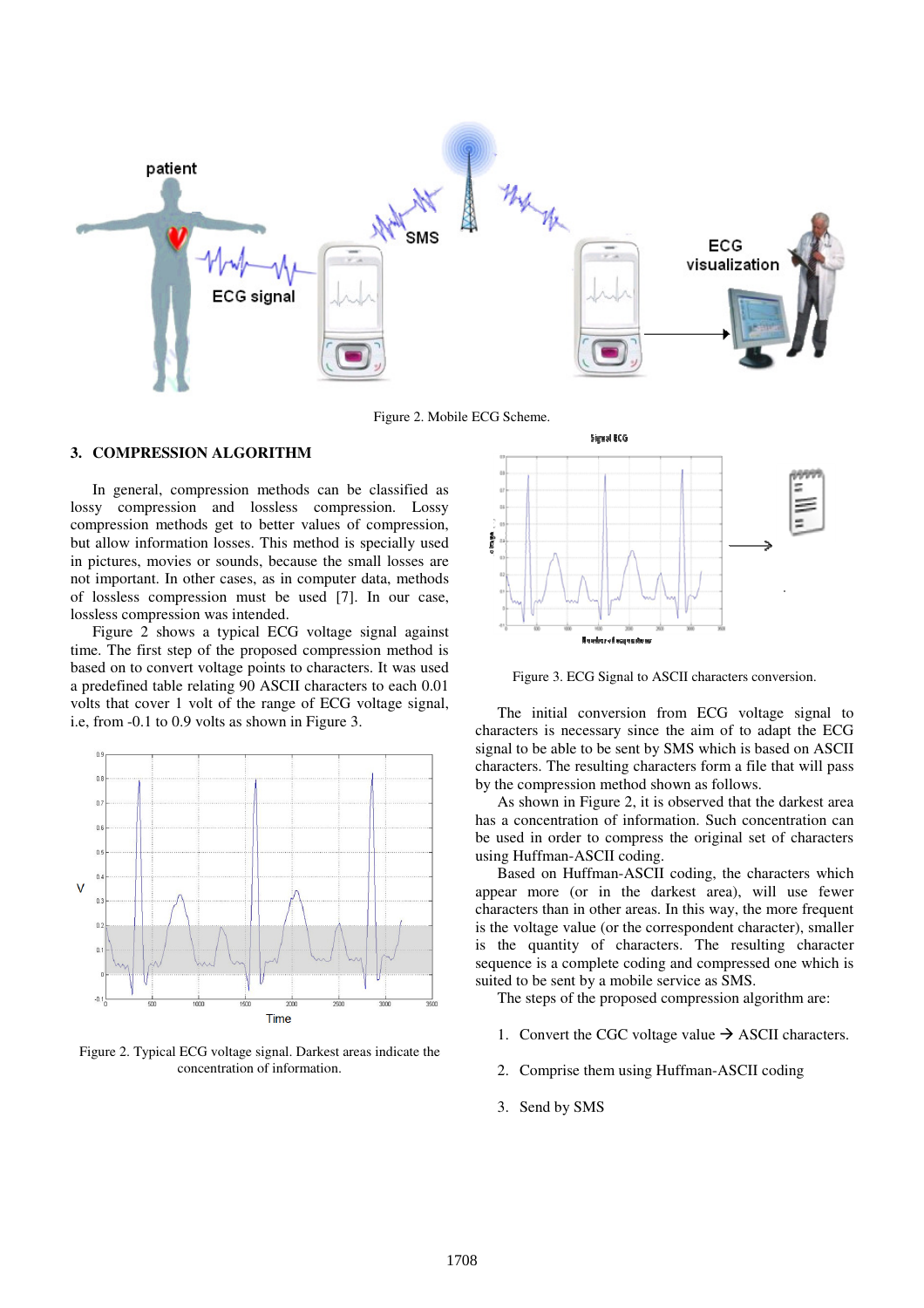#### **4. EXPERIMENTAL RESULTS**

The algorithm has been developed on MATLAB® since it is user-friendly and has specific functions to work on images and to show results. To generate ECG signal was used NI LABVIEW®.

The experimental results using Huffman-ASCII coding are shown in Figures 4 and 5. Figure 4 is the original ECG signal which was sampled at different rates.



Figure 4. ECG signal.

 Figure 5 shows the number of characters obtained after the sampled ECG signal is coded and compressed using the proposed method. Logically, the less is the sample rate, the less is the number of characters.



characters

Decoded ECG Signal 1





characters

Decoded ECG Signal 2





Decoded ECG Signal 3

Figure 5. Doctor Side decoded ECG signals.

From Figure 5, the ECG signals beside each set of characters are the decompressed and decoded ECG signal at the Doctor side. Moreover, these character set lengths are suited to be sent by SMS. Figure 6 shows the decoded ECG signal, as red points, using 158 characters SMS and from this can be observed the correct reconstruction of ECG signal in the Doctor Side apparatus.

Figure 7 and 8 show the decoded ECG signal, as red points, using 226 and 317 characters SMS, respectively.



Figure 6. Doctor Side decoded ECG signals using 158 characters SMS.



Figure 7. Doctor Side decoded ECG signals using 226 characters SMS.



Figure 8. Doctor Side decoded ECG signals using 317 characters SMS.